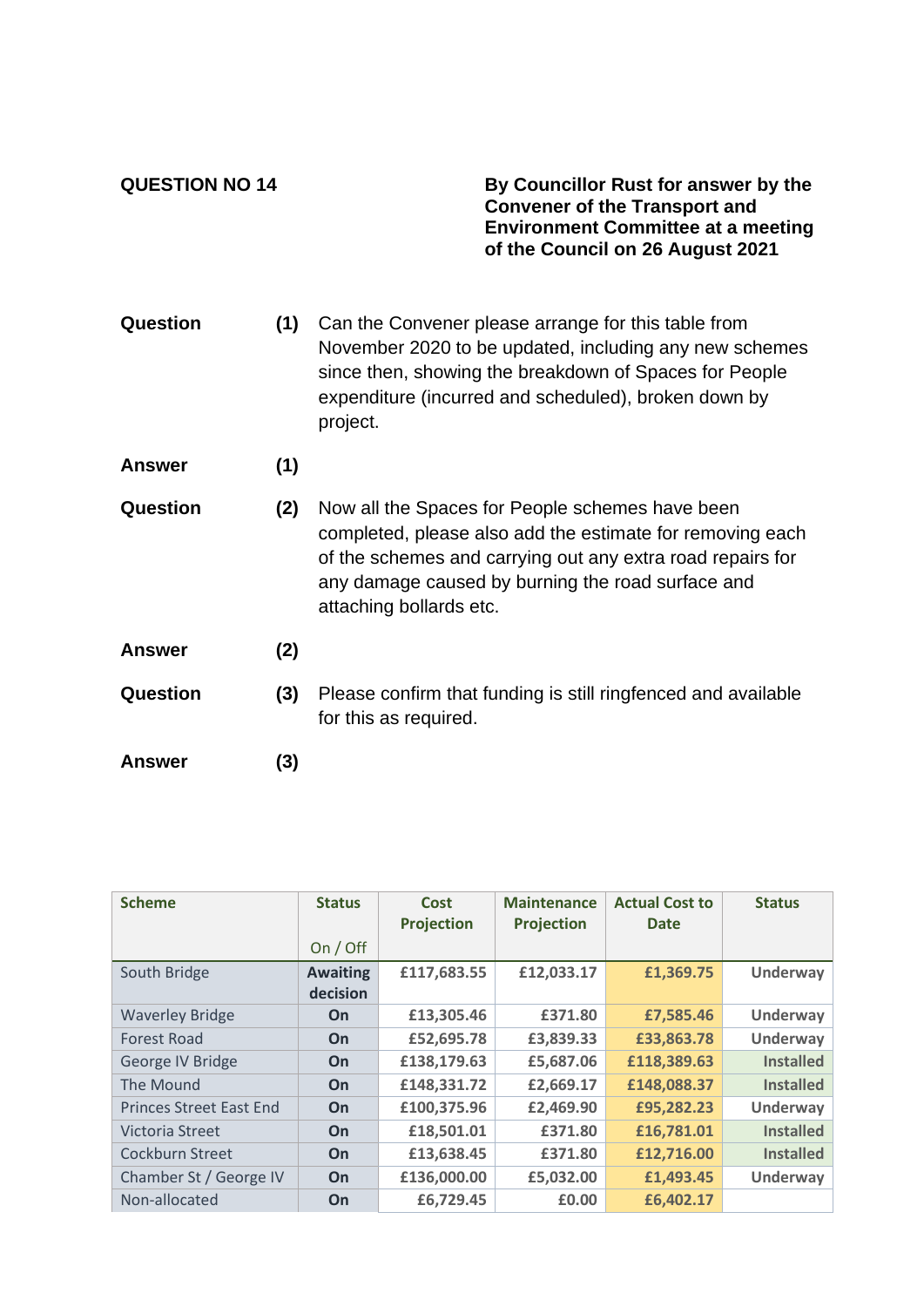| <b>Scheme</b>                                                       | <b>Status</b>               | <b>Cost</b><br><b>Projection</b> | <b>Maintenance</b><br><b>Projection</b> | <b>Actual Cost to</b><br><b>Date</b> | <b>Status</b>    |
|---------------------------------------------------------------------|-----------------------------|----------------------------------|-----------------------------------------|--------------------------------------|------------------|
|                                                                     | On / Off                    |                                  |                                         |                                      |                  |
| Expenditure                                                         |                             |                                  |                                         |                                      |                  |
| <b>City Centre Phase 1</b>                                          |                             | £745,441.01                      | £32,846.03                              | £441,971.85                          |                  |
| Queensferry High St                                                 | On                          | £30,000.00                       | £1,024.55                               | £0.00                                |                  |
| <b>Great Junction St</b>                                            | On                          | £14,957.64                       | £307.51                                 | £2,840.50                            | <b>Underway</b>  |
| Stockbridge                                                         | On                          | £48,494.40                       | £3,784.70                               | £3,126.50                            | <b>Underway</b>  |
| Portobello High Street                                              | On                          | £30,132.72                       | £1,965.44                               | £2,598.50                            | <b>Underway</b>  |
| Newington                                                           | Off                         | £0.00                            | £0.00                                   | £0.00                                |                  |
| Gorgie / Dalry Road                                                 | On                          | £43,812.35                       | £3,433.65                               | £42,721.29                           | <b>Installed</b> |
| Corstorphine                                                        | On                          | £43,060.40                       | £2,953.17                               | £3,243.50                            | <b>Underway</b>  |
| <b>Bruntsfield</b>                                                  | On                          | £31,983.48                       | £2,389.81                               | £29,998.69                           | <b>Installed</b> |
| <b>Tolcross</b>                                                     | On                          | £31,761.69                       | £1,652.80                               | £29,898.08                           | <b>Installed</b> |
| Morningside                                                         | On                          | £63,081.17                       | £4,229.95                               | £56,188.81                           | <b>Installed</b> |
| <b>Haymarket Terrace</b>                                            | Off                         | £0.00                            | £0.00                                   | £0.00                                |                  |
| <b>Easter Road</b>                                                  | Off                         | £0.00                            | £0.00                                   | £0.00                                |                  |
| <b>Shopping Streets</b>                                             |                             | £337,283.85                      | £21,741.58                              | £170,615.87                          |                  |
| <b>Telford Road</b>                                                 | Off                         | £0.00                            | £0.00                                   | £0.00                                |                  |
| <b>Carrington Road</b>                                              | On                          | £0.00                            | £0.00                                   | £0.00                                |                  |
| Fountainbridge Dundee                                               | On                          | £61,858.64                       | £4,980.14                               | £0.00                                |                  |
| <b>Ferry Road</b>                                                   | On                          | £106,284.88                      | £8,168.73                               | £100,146.32                          | <b>Installed</b> |
| <b>Melville Drive</b>                                               | Off                         | £0.00                            | £0.00                                   | £0.00                                |                  |
| Teviot Pl / Potterrow                                               | On                          | £6,952.32                        | £257.24                                 | £0.00                                |                  |
| Buccleuch St /                                                      | On                          | £46,185.52                       | £3,537.28                               | £37,378.44                           | <b>Underway</b>  |
| Causewayside                                                        |                             |                                  |                                         |                                      |                  |
| Crewe Toll Roundabout                                               | On                          | £28,995.00                       | £1,880.20                               | £0.00                                |                  |
| Meadowplace Road                                                    | Off                         | £0.00                            | £0.00                                   | £0.00                                |                  |
| <b>Duddingston Road</b>                                             | On                          | £48,320.48                       | £3,805.36                               | £0.00                                |                  |
| <b>Wester Hailes Road</b>                                           | Off                         | £0.00                            | £0.00                                   | £0.00                                |                  |
| Craigmillar Park /<br>Liberton                                      | On                          | £110,058.80                      | £7,851.87                               | £0.00                                |                  |
| <b>Gilmerton Road</b>                                               | On                          | £42,695.68                       | £3,717.04                               | £0.00                                |                  |
| <b>Crewe Road South</b>                                             | On                          | £88,222.63                       | £5,116.01                               | £85,216.63                           | <b>Installed</b> |
| Old Dalkeith Road                                                   | On                          | £78,008.98                       | £3,056.52                               | £75,002.98                           | <b>Installed</b> |
| <b>Comiston Road</b>                                                | On                          | £139,839.05                      | £10,466.80                              | £113,207.61                          | <b>Underway</b>  |
| Ingils Green Road                                                   | Off                         | £0.00                            | £0.00                                   | £0.00                                |                  |
| Pennywell Road                                                      | On                          | £119,757.32                      | £8,785.73                               | £111,788.32                          | <b>Installed</b> |
| Mayfield Road                                                       | On                          | £29,715.11                       | £2,380.00                               | £0.00                                |                  |
| QC - Meadows /<br>Greenbank                                         | On                          | £43,680.00                       | £2,751.46                               | £0.00                                |                  |
| Queensferry Road 1a                                                 | <b>Awaiting</b><br>decision | £75,261.00                       | £4,965.51                               | £0.00                                |                  |
| A1 Corridor                                                         | <b>Awaiting</b>             | £93,692.00                       | £6,662.40                               | £0.00                                |                  |
|                                                                     | decision                    |                                  |                                         |                                      |                  |
| Slateford Road (A70),<br>Lanark Rd, Longstone<br>Rd & Murrayburn Rd | On                          | £252,774.00                      | £19,092.74                              | £0.00                                |                  |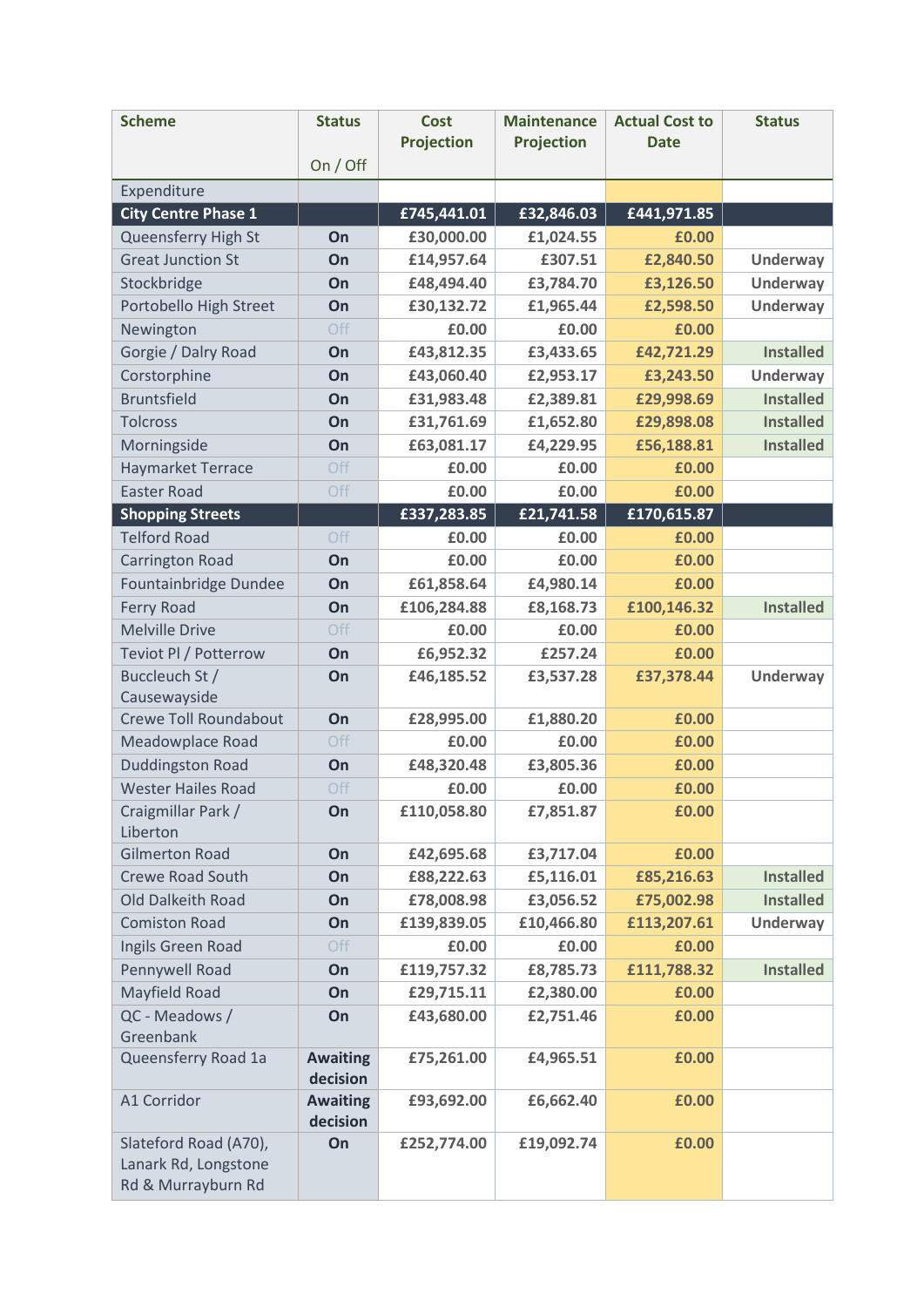| <b>Scheme</b>                        | <b>Status</b>               | <b>Cost</b><br><b>Projection</b> | <b>Maintenance</b><br><b>Projection</b> | <b>Actual Cost to</b><br><b>Date</b> | <b>Status</b>    |
|--------------------------------------|-----------------------------|----------------------------------|-----------------------------------------|--------------------------------------|------------------|
|                                      | On / Off                    |                                  |                                         |                                      |                  |
| <b>Orchard Brae</b>                  | On                          | £13,330.00                       | £851.91                                 | £0.00                                |                  |
| Non-allocated                        | On                          | £5,992.61                        | £0.00                                   | £0.00                                |                  |
| Expenditure                          |                             |                                  |                                         |                                      |                  |
| Phase 1b Bus Lanes                   | Off                         | £0.00                            | £0.00                                   | £0.00                                |                  |
| <b>West Coates</b>                   | Off                         | £0.00                            | £0.00                                   | £0.00                                |                  |
| <b>Arterial Routes</b>               |                             | £1,391,624.02                    | £98,326.94                              | £522,740.30                          |                  |
| <b>East Craigs</b>                   | <b>Awaiting</b>             | £55,598.00                       | £4,878.09                               | £0.00                                |                  |
| <b>Drum Brae North</b>               | decision<br>On              | £36,419.00                       | £2,896.50                               | £0.00                                |                  |
| <b>Leith Connections</b>             | On                          | £42,880.00                       | £4,087.20                               | £0.00                                |                  |
| Non-allocated                        |                             |                                  | £0.00                                   |                                      |                  |
| Expenditure                          | On                          | £2,536.00                        |                                         | £0.00                                |                  |
| <b>Low Traffic</b>                   |                             | £137,433.00                      | £11,861.79                              | £0.00                                |                  |
| <b>Neighbourhoods</b>                |                             |                                  |                                         |                                      |                  |
| <b>Braid Road</b>                    | On                          | £2,000.00                        | £0.00                                   | £0.00                                |                  |
| Links Garden                         | On                          | £2,000.00                        | £0.00                                   | £0.00                                |                  |
| Cammo Walk                           | On                          | £1,700.00                        | £0.00                                   | £1,700.00                            | <b>Installed</b> |
| <b>Warriston Road</b>                | On                          | £2,000.00                        | £0.00                                   | £0.00                                |                  |
| <b>Stanley Street/Hope</b>           | On                          | £2,000.00                        | £0.00                                   | £0.00                                |                  |
| <b>Street</b>                        |                             |                                  |                                         |                                      |                  |
| <b>Braidburn Terrace</b>             | On                          | £2,000.00                        | £0.00                                   | £0.00                                |                  |
| <b>Silverknowes Road</b>             | On                          | £33,318.00                       | £2,464.65                               | £0.00                                |                  |
| (South)                              |                             |                                  |                                         |                                      |                  |
| <b>Silverknowes Road</b><br>(North)  | On                          | £27,900.00                       | £2,306.09                               | £0.00                                |                  |
| Granton Sq / Gypsy                   | On                          | £77,463.92                       | £5,981.42                               | £0.00                                |                  |
| <b>Brae</b>                          |                             |                                  |                                         |                                      |                  |
| <b>Braid Hills Drive</b>             | Off                         | £0.00                            | £0.00                                   | £0.00                                |                  |
| Seafield Street                      | On                          | £2,174.00                        | £78.10                                  | £1,467.00                            | <b>Installed</b> |
| <b>Kings Place</b>                   | On                          | £17,177.00                       | £929.50                                 | £877.00                              | <b>Underway</b>  |
| <b>Arboretum Place</b>               | On                          | £12,431.46                       | £729.55                                 | £1,766.10                            | <b>Underway</b>  |
| Maybury Rd Temp.                     | On                          | £55,883.63                       | £1,950.00                               | £22,975.84                           | <b>Underway</b>  |
| Crossing                             |                             |                                  |                                         |                                      |                  |
| <b>Spaces for Exercise</b>           |                             | £238,048.01                      | £14,439.31                              | £28,785.94                           |                  |
| <b>Broughton Street</b>              | <b>Awaiting</b><br>decision | £49,428.24                       | £4,939.08                               | £0.00                                |                  |
| <b>Broughton St</b>                  | <b>Awaiting</b>             | £50,624.20                       | £3,817.03                               | £0.00                                |                  |
| Roundabout                           | decision                    |                                  |                                         |                                      |                  |
| Restalrig Rd South -                 | On                          | £6,920.00                        | £416.20                                 | £0.00                                |                  |
| Opt. 2<br><b>West End of Princes</b> | On                          | £3,763.00                        | £316.92                                 | £0.00                                |                  |
| <b>Street</b>                        |                             |                                  |                                         |                                      |                  |
| Musselburgh to                       | On                          | £55,399.20                       | £5,601.98                               | £0.00                                |                  |
| Portobello Opt. 1                    |                             |                                  |                                         |                                      |                  |
| Edinburgh section                    |                             |                                  |                                         |                                      |                  |
| <b>Duddingston Road West</b>         | Off                         | £0.00                            | £0.00                                   | £0.00                                |                  |
| <b>Fillyside Road - Crossing</b>     | On                          | £30,000.00                       | £1,950.00                               | £0.00                                |                  |